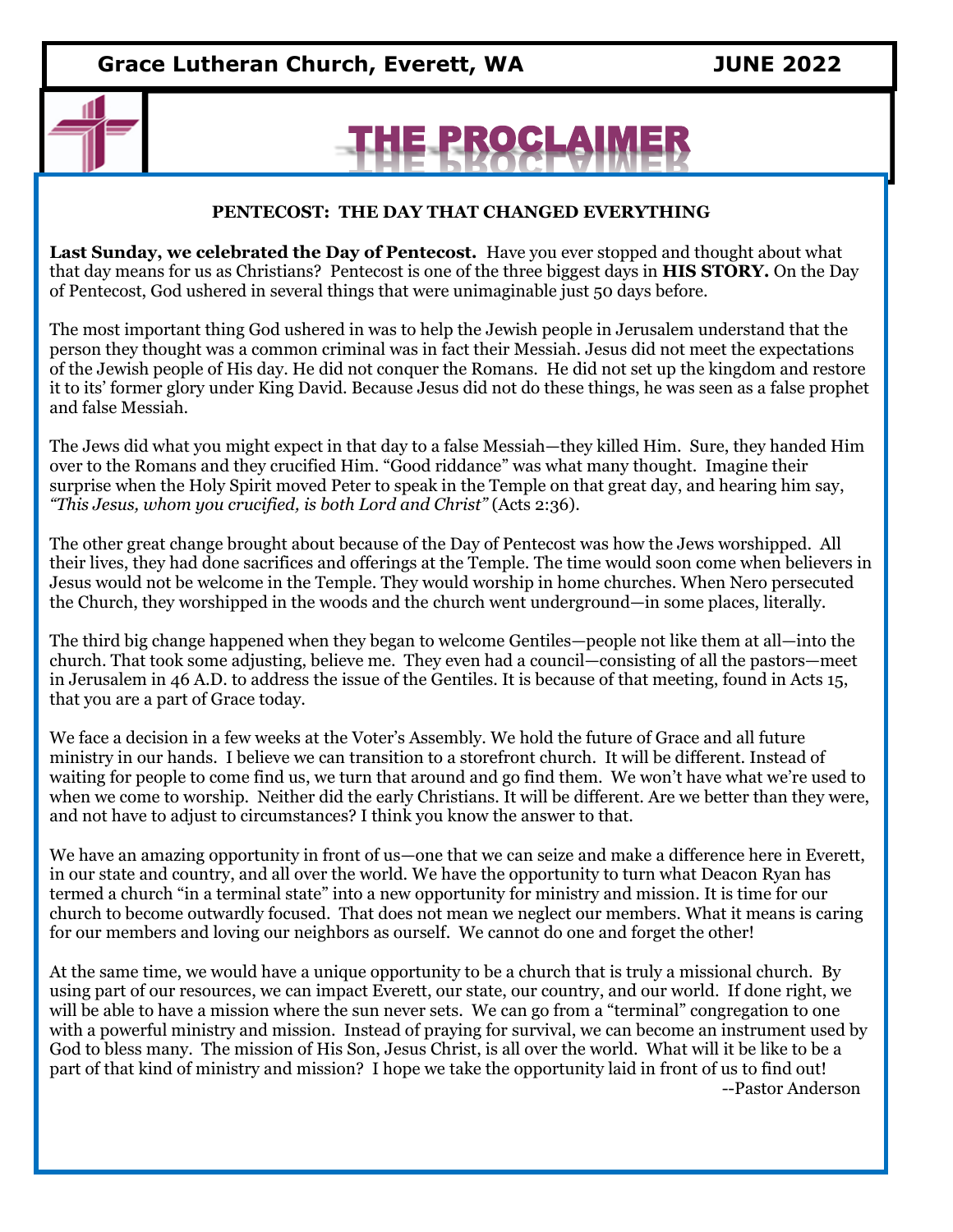## **COVID-19: What Has Changed**

If you've been fully vaccinated:

- x **You can gather indoors with fully vaccinated people with a mask**.
- x **You can gather indoors with unvaccinated people from one other household (for example, visiting with relatives who all live together) without masks, unless any of those people or anyone they live with has an [increased risk for severe](https://www.cdc.gov/coronavirus/2019-ncov/need-extra-precautions/people-with-medical-conditions.html) illness from COVID-19.**
- $\cdot$  If you've been around someone who has COVID-19, you do not need to stay away from others or get tested unless you have symptoms.
	- o However, if you live in a group setting (like a correctional or detention facility or group home) and are around someone who has COVID-19, you should still stay away from others for 14 days and get tested, even if you don't have symptoms.

## **What Hasn't Changed**

For now, if you've been fully vaccinated:

You should still take steps to [protect yourself and others](https://www.cdc.gov/coronavirus/2019-ncov/prevent-getting-sick/prevention.html) in many situations, like wearing a mask, staying at least 6 feet apart from others, and avoiding crowds and poorly ventilated spaces. Take these precautions whenever you are:

- o In public
- o Gathering with unvaccinated people from more than one other household
- o Visiting with an unvaccinated person who is at [increased risk of severe illness or death from](https://www.cdc.gov/coronavirus/2019-ncov/need-extra-precautions/people-with-medical-conditions.html)  [COVID-19](https://www.cdc.gov/coronavirus/2019-ncov/need-extra-precautions/people-with-medical-conditions.html) or who lives with a person at increased risk
- **•** You should still avoid medium or large-sized gatherings, especially inside.
- You should still delay domestic and international travel. If you do travel, you'll still need to follow CDC [requirements and recommendations.](https://www.cdc.gov/coronavirus/2019-ncov/travelers/travel-during-covid19.html)
- You should still watch out for [symptoms of COVID-19](https://www.cdc.gov/coronavirus/2019-ncov/symptoms-testing/symptoms.html), especially if you've been around someone who is sick. If you have symptoms of COVID-19, you should get tested and stay home and away from others.

**March 21, 2022, Governor Inslee has declared that the facemask ban will be lifted. If you wish to continue to wear one, you may do so. If you wish to no longer wear one, that is**  also permitted. The Church Council will discuss the feasibility of doing the "Greet One Another." We will abide by their decision.

**UPDATE: Governor Inslee has removed the indoor mask mandate beginning March 11, 2022, at 11:59PM. That means we are free to not wear a mask beginning next Sunday.**

## **WE ARE HEADED BACK TO NORMAL!**

**PRAISE GOD!**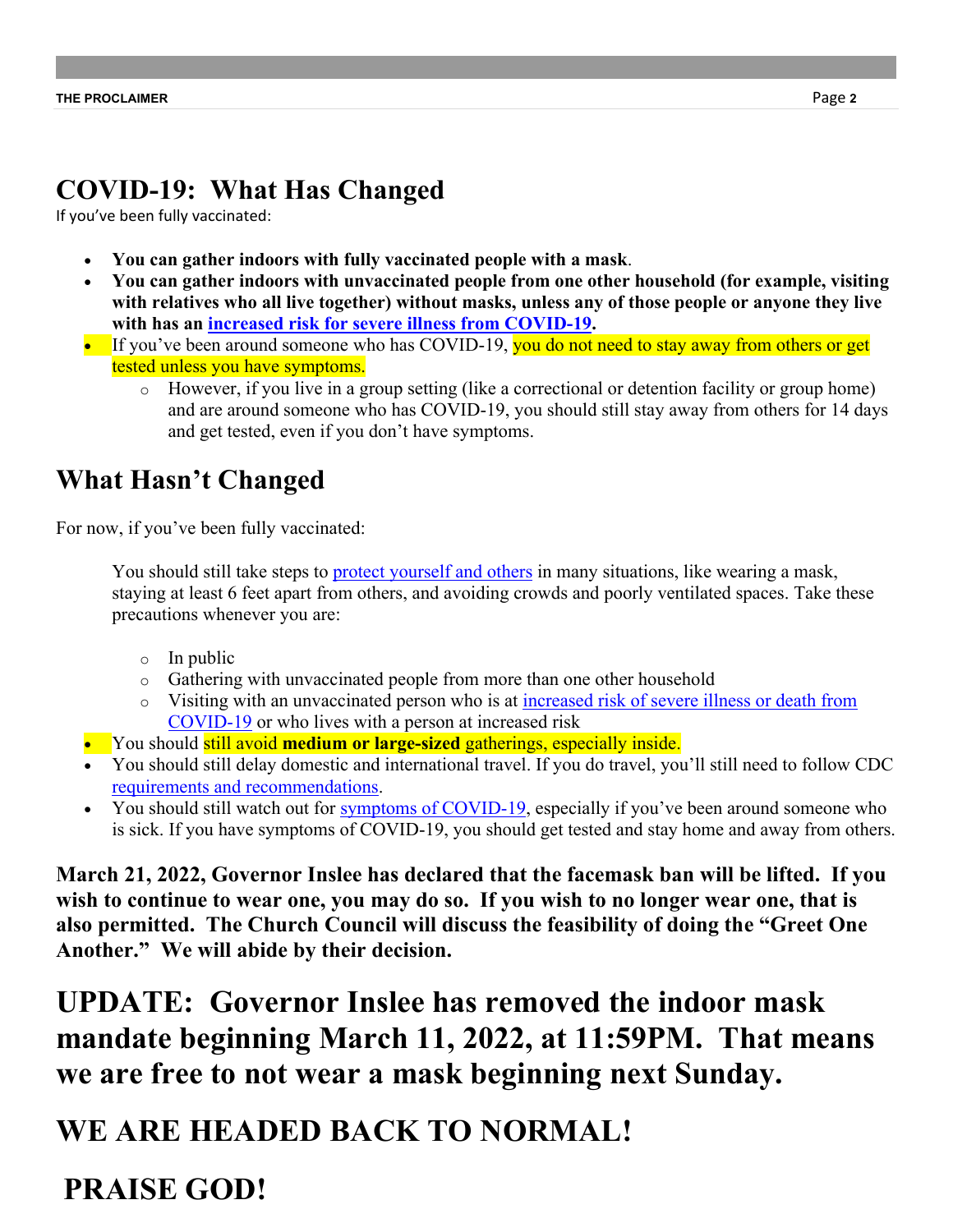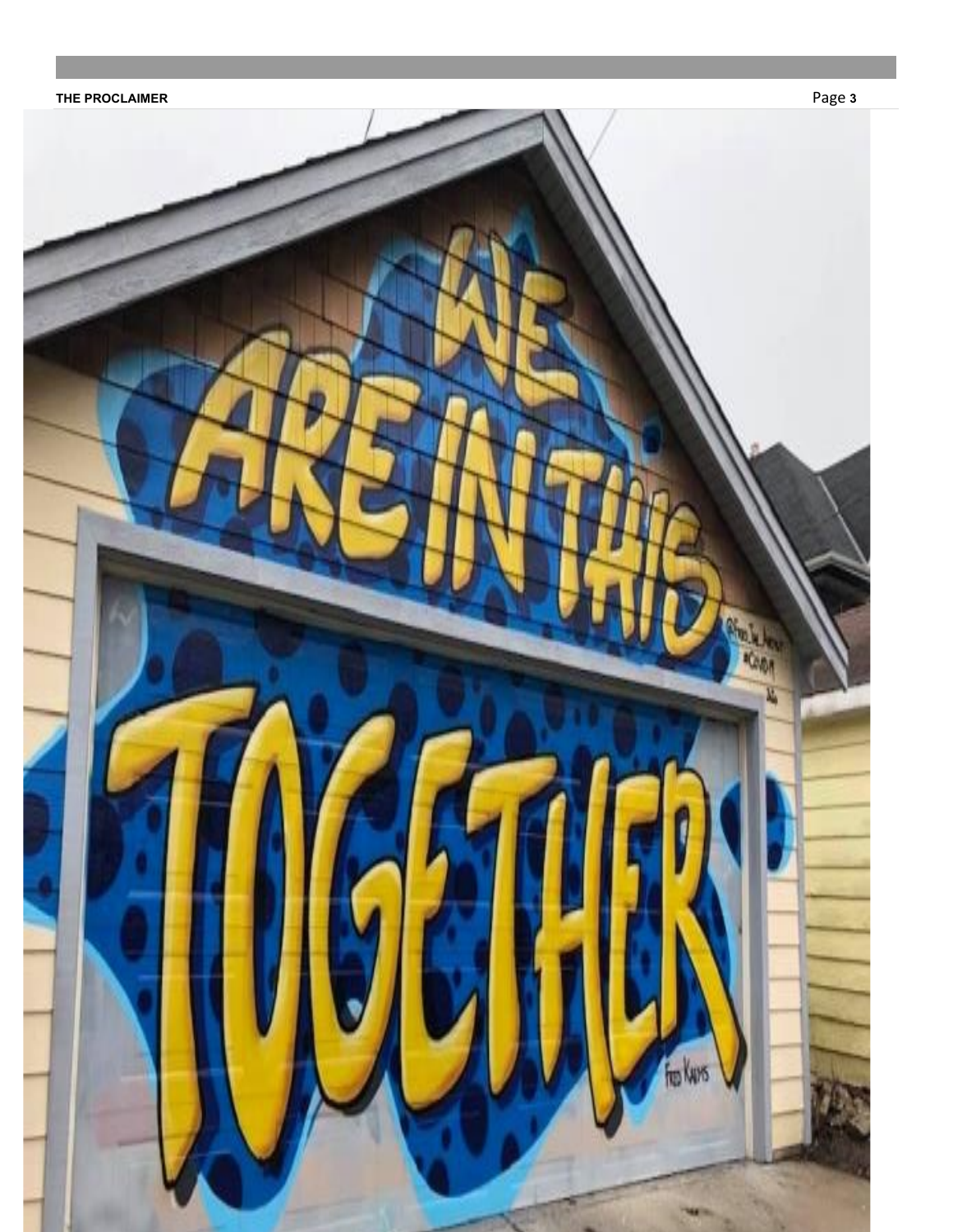**Mark Anderson Pastor**  XXXXX **glcpastor8401@gmail.com**

**Mike Ryan President Walt Ziebell**



**Byron Malloy**

**James Koch Marilee Ryan Council Treasurer Council Secretary**

**Mary Wampler Church Secretary**

**Elaine Pearson Financial Secretary** 





**Helen Holton Webmaster**



God's blessings to you **both on your birthday! June Elaine Pearson 8 Sue Tenoll 21 Walt Ziebell......** ...23 **Marilee Ryan 25 Kendra Cleveland 30**



Moving on---- **1982 The is Risen indeed! Alleluia!**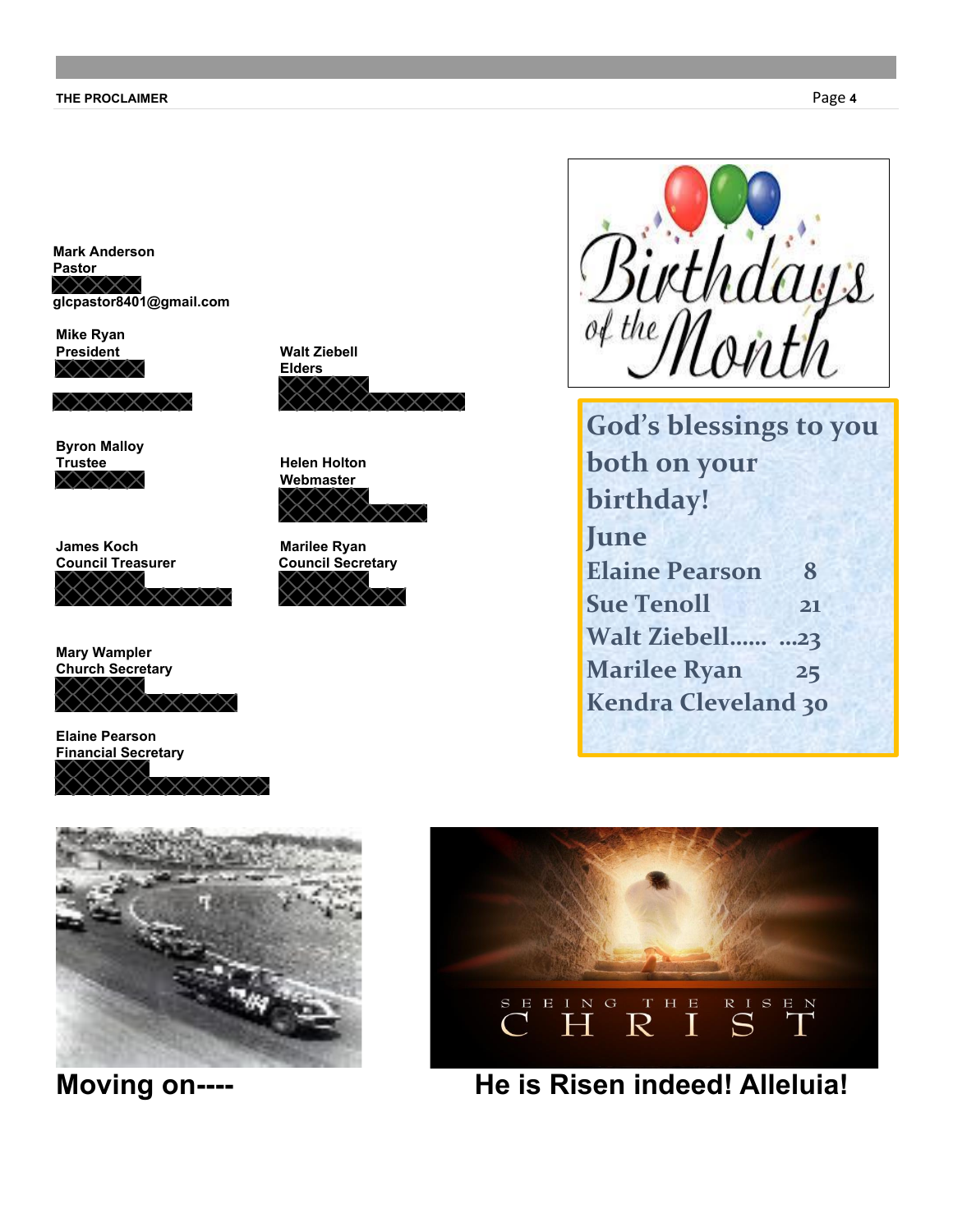#### **THE PROCLAIMER** Page 5

#### **June 2022**

| <b>Sunday</b>                                                               | <b>Monday</b>                       | <b>Tuesday</b>                                                       | Wednesday | <b>Thursday</b>                                                | <b>Friday</b>                            | <b>Saturday</b>                          |
|-----------------------------------------------------------------------------|-------------------------------------|----------------------------------------------------------------------|-----------|----------------------------------------------------------------|------------------------------------------|------------------------------------------|
| 29<br>9:00 HS Sunday School<br>10:00 Worship Service                        | 30<br><b>MEMORIAL</b><br><b>DAY</b> | 31                                                                   | 1         | $\overline{2}$<br>"Revelation"<br>Class 4:00 PM                | 3                                        | 4                                        |
| 5<br>9:00 HS Sunday School<br>10:00 Worship Service                         | 6                                   | 7                                                                    | 8         | 9<br>"Revelation"<br>Class 4:00 PM<br><b>ELDERS</b><br>6:30 PM | 10<br>PNW CONVENTION<br>Pastor attending | 11<br>PNW CONVENTION<br>Pastor attending |
| $ 12\rangle$<br>9:00 HS Sunday School<br>10:00 Worship Service              | 13                                  | 14<br><b>FLAG DAY</b><br><b>Council</b><br><b>Meeting</b><br>6:30 pm | 15        | 16<br>"Revelation"<br>Class 4:00 PM                            | 17                                       | 18                                       |
| 19<br>9:00 HS Sunday School<br>10:00 Worship Service<br><b>FATHER'S DAY</b> | 20                                  | 21<br><b>FIRST DAY OF</b><br><b>SUMMER</b>                           | 22        | 23<br>"Revelation"<br>Class 4:00 PM                            | 24                                       | 25                                       |
| 26<br>9:00 HS Sunday School<br>10:00 Worship Service                        | 27                                  | 28                                                                   | 29        | 30<br>"Revelation"<br>Class 4:00 PM                            | $\mathbf 1$                              | $\overline{2}$                           |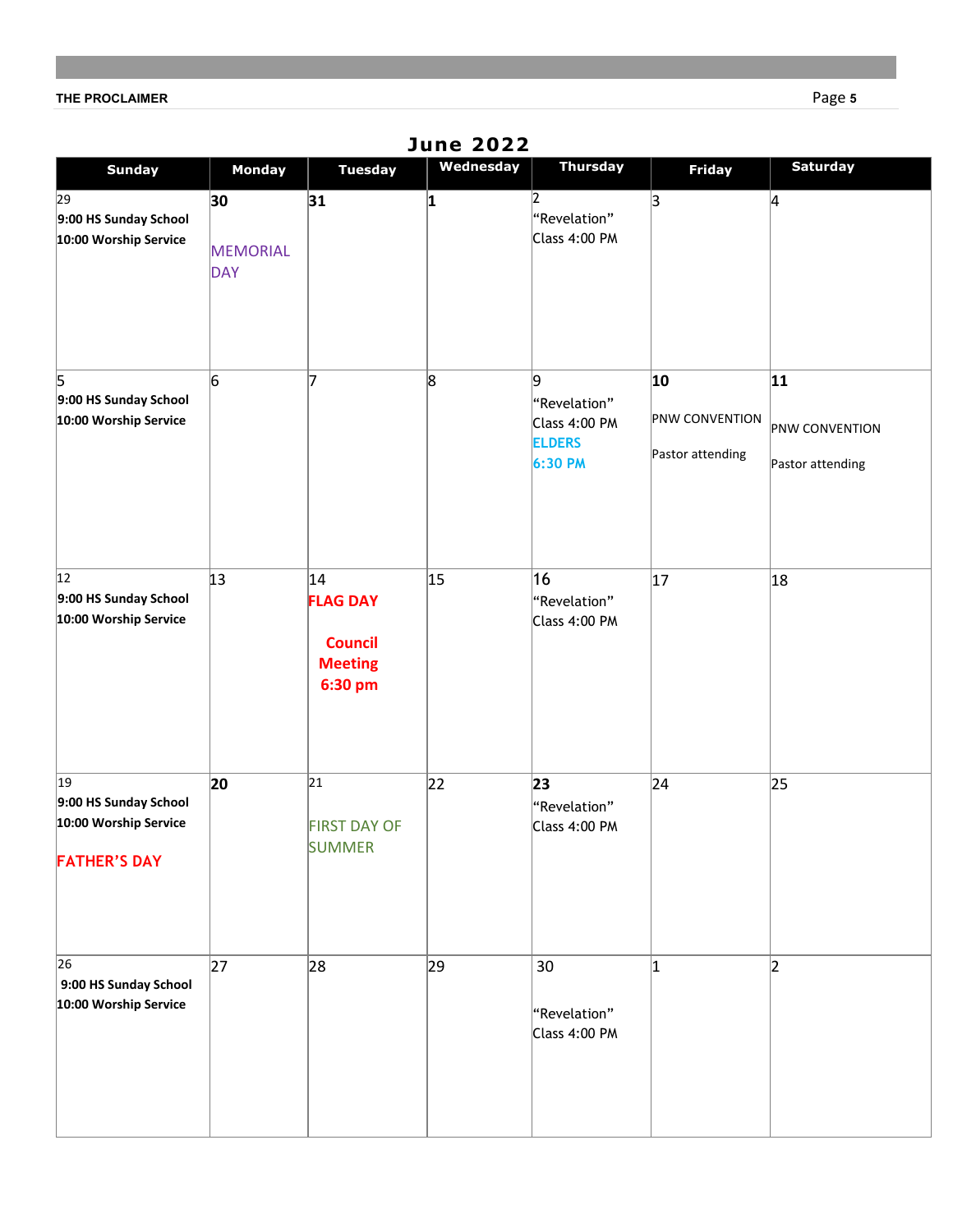#### **The Lutheran Church²Missouri Synod LCMS Stewardship Ministry Newsletter Article ±June**



"There are three conversions necessary to every man: the head, the heart, and the purse." Attributed to Luther, though yet to be located in his vast writings, this statement echoes what Jesus taught about hearts and treasures. He said, "For where your treasure is, there will your heart be also." (Matthew  $6:21$ ; Luke  $12:34$ )

But which conversion comes first? I submit that the order is this: first the head, then the purse, then the heart. Let's explore this topic.

Our Lord Jesus Christ dwelt among us to save us. He took on our flesh, fulfilled the demands of the law in our place, became sin for us, and suffered torture and death on our behalf. He did this in order that we would be free from sin, death, and hell. He gives us what He accomplished through Baptism, Absolution, and the Lord's Supper. And so, He doesn't just do it for us but gives it to us. He makes what He did ours by making us His. Thus, we are called by His name: Christians. We have a new life in Him.

Through the preaching of Law and Gospel, God grants us repentance, a changing of our minds. It is a conversion of the mind. We are called to turn away from our sins and turn toward Him for forgiveness, life, and salvation. For when God calls us away from something, He is, at the same time, calling us to something.

And thus, He calls us to a new life, with new deeds. This is the conversion of the purse. Jesus said that "it is easier for a camel to enter through the eye of a needle than for a rich person to enter the kingdom of God." (Matthew 19:24) "For where your treasure is, there will your heart be also." Notice that our hearts follow our treasures, not the other way around. As Christians, God calls us to invest our treasures in His Kingdom to ensure that the gospel is preached and the sacraments are administered. He calls us to share all good things with the one who teaches us the doctrines of Christ. He calls us to be generous in giving to the church, for it is more blessed to give than to receive. So where is your treasure? If it is not invested in the kingdom of God, then the only response is repentance  $-\alpha$  conversion of the heart  $-\alpha$  and to begin doing just that. And as our Lord promised, where your treasure is there your heart will be also. This is not to say that you earn your way into heaven. It is simply to say that as Christians, those who have been made to be temples of the Holy Spirit, who have been given a new life in Christ, who are dead to sin and now alive in Him, we are actually to live  $-\text{think}$  (conversion of the mind), do (conversion of the purse), and be (conversion of the heart)  $-$  a new life in Him. And when you fail, know that God in Christ loves and forgives you and still calls you away from that and to Himself.